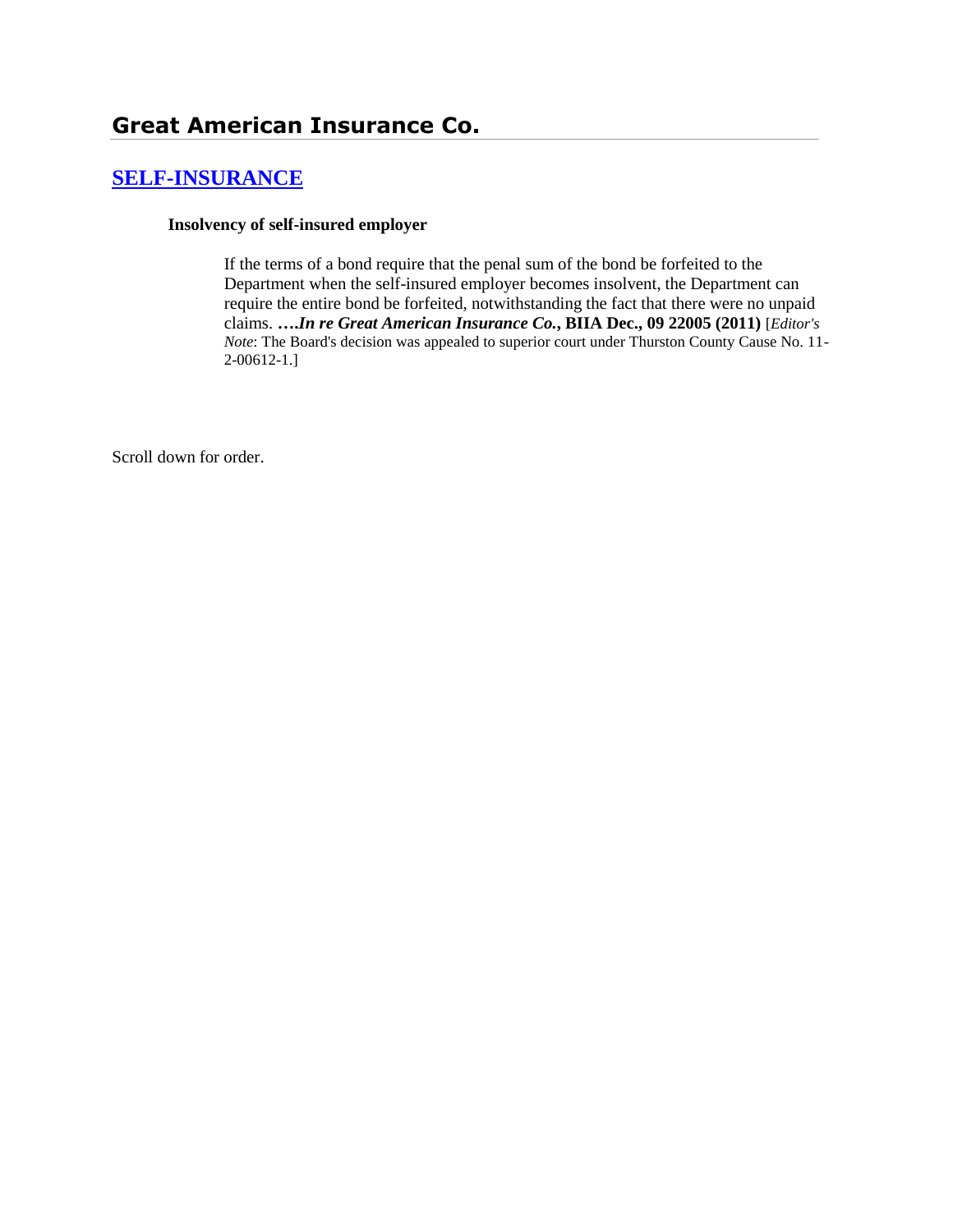## **BEFORE THE BOARD OF INDUSTRIAL INSURANCE APPEALS STATE OF WASHINGTON**

**) )**

**)**

1 2 **IN RE: GREAT AMERICAN INSURANCE COMPANY**

**DOCKET NO. 09 22005**

### **FIRM NO. 706,182-00 ) DECISION AND ORDER**

APPEARANCES:

3

4

5 6

7

8 9

10

16

29

30

31

32

Firm, Great American Insurance Company, by Stewart, Sokol & Gray, LLC, per Jan D. Sokol

Department of Labor and Industries, by The Office of the Attorney General, per Natalee Fillinger, Assistant

11 12 13 14 15 The firm, Great American Insurance Company, filed an appeal with the Board of Industrial Insurance Appeals on November 23, 2009, from an order of the Department of Labor and Industries dated July 29, 2009. In this order, the Department reaffirmed their formal demand made on July 9, 2009, that the penal sum of the bond, \$250,000, be paid to the Department no later than August 21, 2009. The Department order is **AFFIRMED**.

## **DECISION**

17 18 19 20 As provided by RCW 51.52.104 and RCW 51.52.106, this matter is before the Board for review and decision. The employer filed a timely Petition for Review of a Proposed Decision and Order issued on September 30, 2010, in which the industrial appeals judge affirmed the Department order dated July 29, 2009.

21 22 The Board has reviewed the evidentiary rulings in the record of proceedings and finds that no prejudicial error was committed. The rulings are affirmed.

23 24 25 26 The question in this appeal is whether Great American Insurance Company is liable to the Department for the penal sum of \$250,000. We agree with the decision reached by our industrial appeals judge in holding that GAIC is liable for the penal sum and we remand to the Department for action consistent with our opinion. We have granted review to explain more fully our reasoning.

27 28 There is no dispute regarding the facts material to a judgment in this case, which was appropriately decided on the motion for summary judgment filed by each party.

1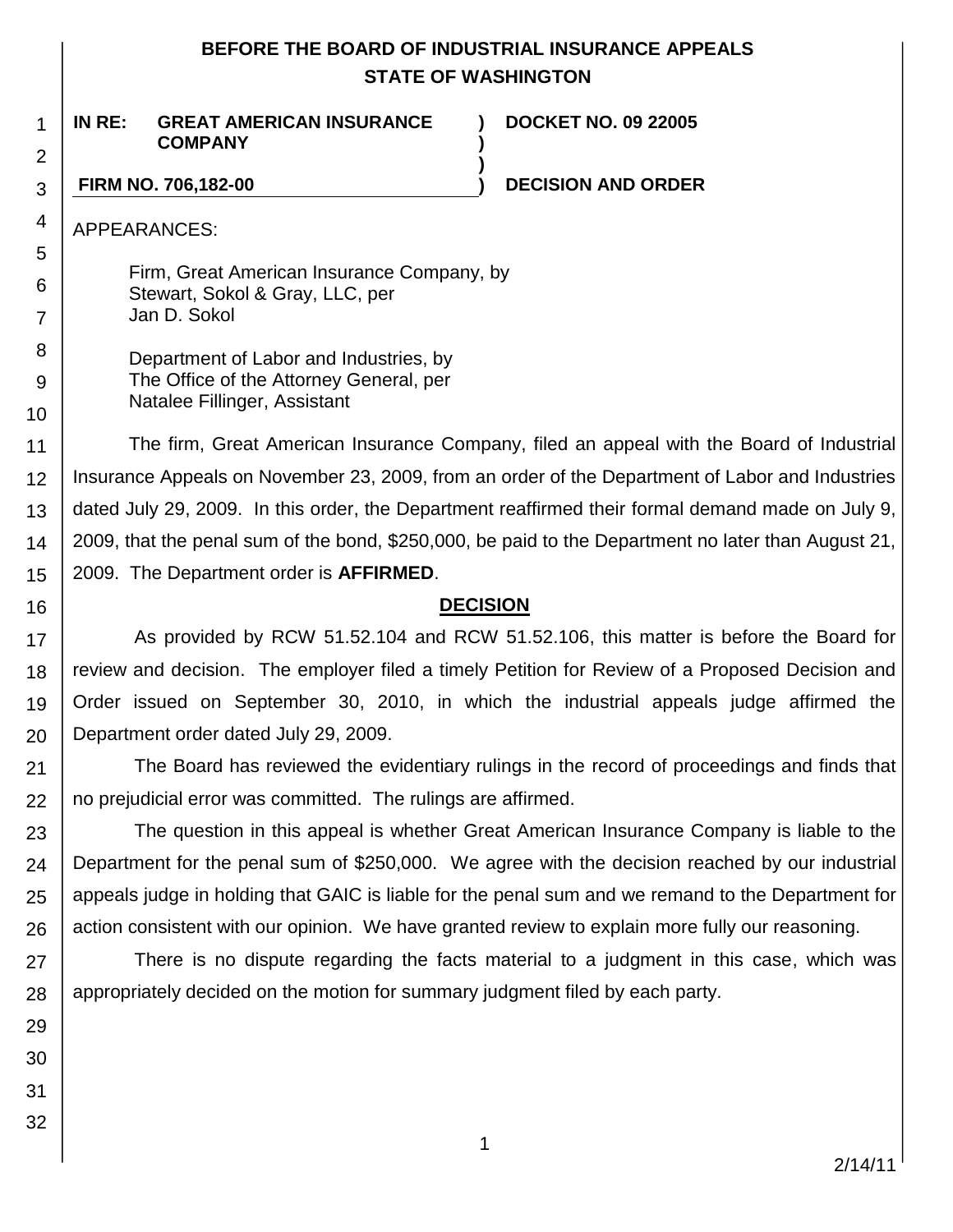- 1 The following documents were called to the attention of the Board before the motion for summary judgment was granted:
	- Self-Insurer's Bond;
	- Notice of Cancellation or Nonrenewal Great American Insurance Company;
	- Letter dated July 9, 2009, from Larry Wilkinson to Great American Insurance Company;
	- Letter dated July 16, 2009, from Larry Wilkinson to Jan D. Sokel;
	- Letter dated July 13, 2009, from Jan D. Sokel to Larry Wilkinson;
	- Letter dated July 22, 2009, from Jan D. Sokel to Larry Wilkinson;
	- Notice of Bankruptcy Case Filling, United States Bankruptcy Court, District of Delaware;
	- Order Converting Cases from Chapter 11 to Chapter 7 of the Bankruptcy Code;
	- House Bill Report for HB 3061;
	- Senate Bill Report for HB 3061; and
	- Individual State Agency Fiscal Note for HB 3061.

Avado Brands as principal and Great American Insurance Company as surety, posted Self-Insurer's Bond No. FS 133 97 14 in the penal sum of \$250,000, effective March 7, 2005. The bond set out contractual obligations assumed by the principal and by the surety.

In early 2008, Avado Brands, Inc. (hereinafter Avado), filed for Chapter 11 bankruptcy. Shortly thereafter, on March 10, 2008, Great American Insurance Company, (hereinafter GAIC), notified the Department that the bond would terminate 30 days after the Department received the notice of termination. The action taken by the surety in terminating the bond, which was effective April 16, 2008, is authorized by RCW 51.14.040 and as well as by paragraph 11 of the bond. The Department did not take action against the bond at that time, noting that companies are able to reorganize under a Chapter 11 bankruptcy while remaining in business and meeting their financial obligations.

On April 20, 2009, the Chapter 11 bankruptcy was converted to a Chapter 7 bankruptcy. Avado had no remaining assets and the company was dissolved. It is undisputed that Avado had no open claims, no claims have been opened since, and no claim costs have been unsatisfied.

In a letter to GAIC dated July 9, 2009, from Larry J. Wilkinson, a Certification Service Manager for the Department of Labor and Industries, formal demand was made for the penal sum of the bond in the amount of \$250,000 in accordance with the provisions of the bond. In correspondence with the Department, GAIC disputed their obligation to forfeit the penal sum. On July 29, 2009, the Department issued an Order and Notice to GAIC for the penal sum of the bond, citing as its authority RCW 51.14.020(2), which stipulates in part: "In the event of a default the self-insurer loses all right and title to, any interest in, and any right to control the surety." The Order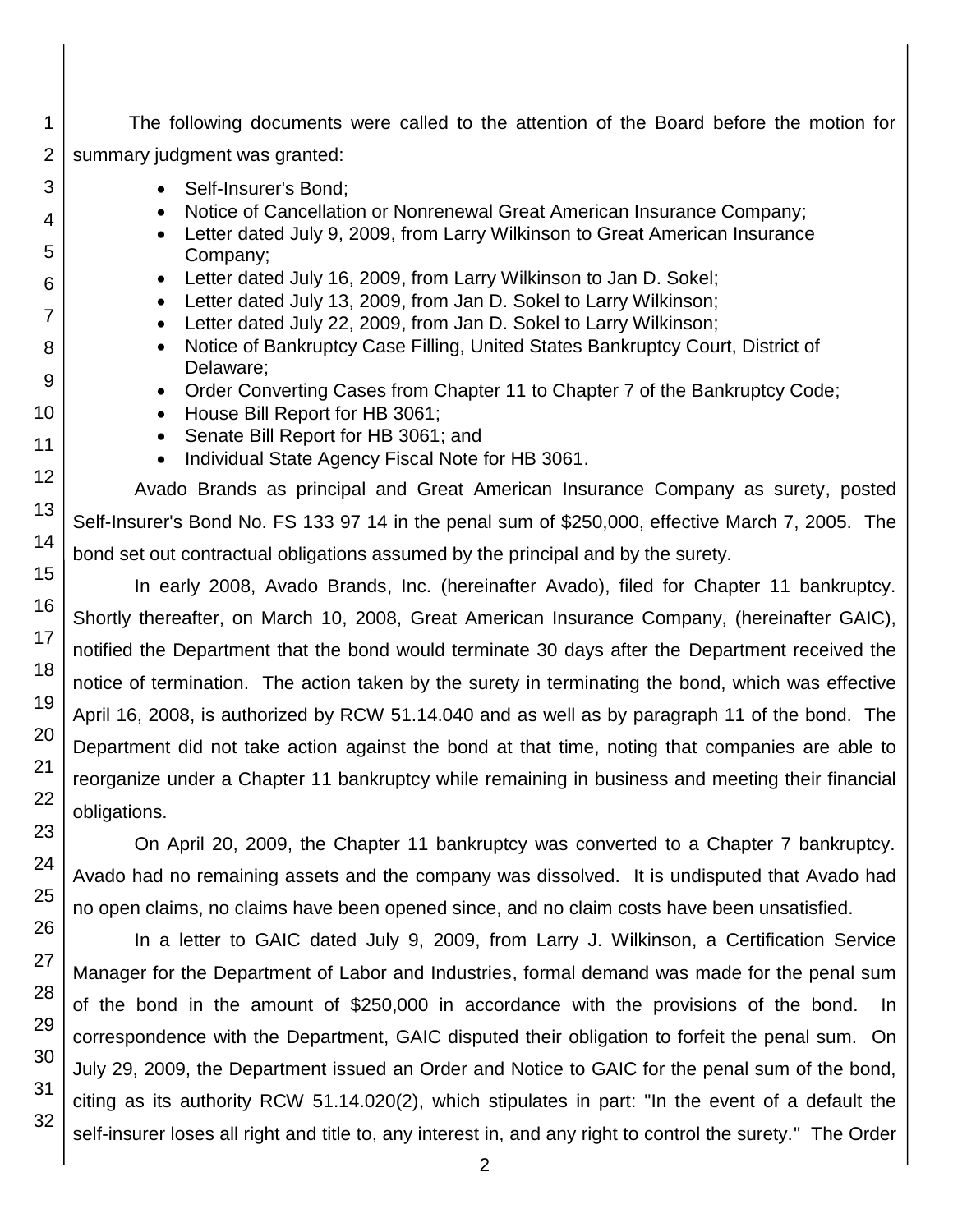1 2 3 and Notice reaffirmed the demand made on July 9, 2009, that the penal sum was to be paid no later than August 21, 2009. GAIC filed this appeal from the Department's demand, arguing that Avado is not in default because there have never been any uncompensated claim costs.

4 5

6 7 8 9 WAC 296-15-125(1) describes a default as occurring when a self-insured employer no longer provides benefits to its injured workers in accordance with Title 51 of the Revised Code of Washington. A default can be a voluntary action of the self-insured employer, or an action brought on by the employer's inability to pay the obligation. Similarly, *Black's Law Dictionary 712 (*7 th ed. 1999), defines "default" as the "the omission or failure to perform a legal or contractual duty, especially the failure to pay a debt when due."

10 11 12 13 14 15 16 17 We are not convinced that a self-insured employer is in default as that term is contemplated by statute or is commonly used when, as here, there are no unpaid obligations when the discharge is granted and the company dissolved. We are convinced however, that under the terms of the bond, GAIC is obligated to the Department for the penal sum of the bond in the amount of \$250,000. The Self-Insurer's Bond executed by Avado and GAIC and accepted by the Department of Labor and Industries, requires in the relevant portion of paragraph 6 of the bond, that if the principal becomes insolvent, the surety becomes liable to the Department of Labor and Industries to the extent of the bond without regard to any proceedings for liquidation of the principal.

18 19 20 21 On April 20, 2009, United States Bankruptcy Judge Mary F. Walrath, for the District of Delaware, granted the Debtor's Motion to Convert Cases from Chapter 11 to Chapter 7 of the Bankruptcy Code in Case No. 07-11276. Avado Brands, Inc., the principal, became insolvent no later than April 20, 2009, when that motion was granted.

22 23 The obligation of the surety as set forth in the bond is clear and unambiguous. Upon insolvency, the surety is liable to the Department to the extent of the bond.

24 25 26 27 28 29 30 31 32 Self-insured employers in the State of Washington are responsible for future costs of any claim that occurred during the time they held self-insured status and GAIC, as surety for Avado, is liable for those costs if Avado defaults on payment. It is not unusual for an injured worker to reopen a claim upon a showing of worsening, or for an occupational disease to be diagnosed well after exposure to the conditions that resulted in the disease. Because Avado no longer holds the status of a self-insured employer, is insolvent, and no longer in existence, the Department is responsible for administration of claims pursuant to RCW 51.14.060. The contractual obligation assumed by GAIC to surrender the penal sum of the bond to the Department if the principal became insolvent, is consistent with the Department's obligation to administer claims as necessary in the future.

3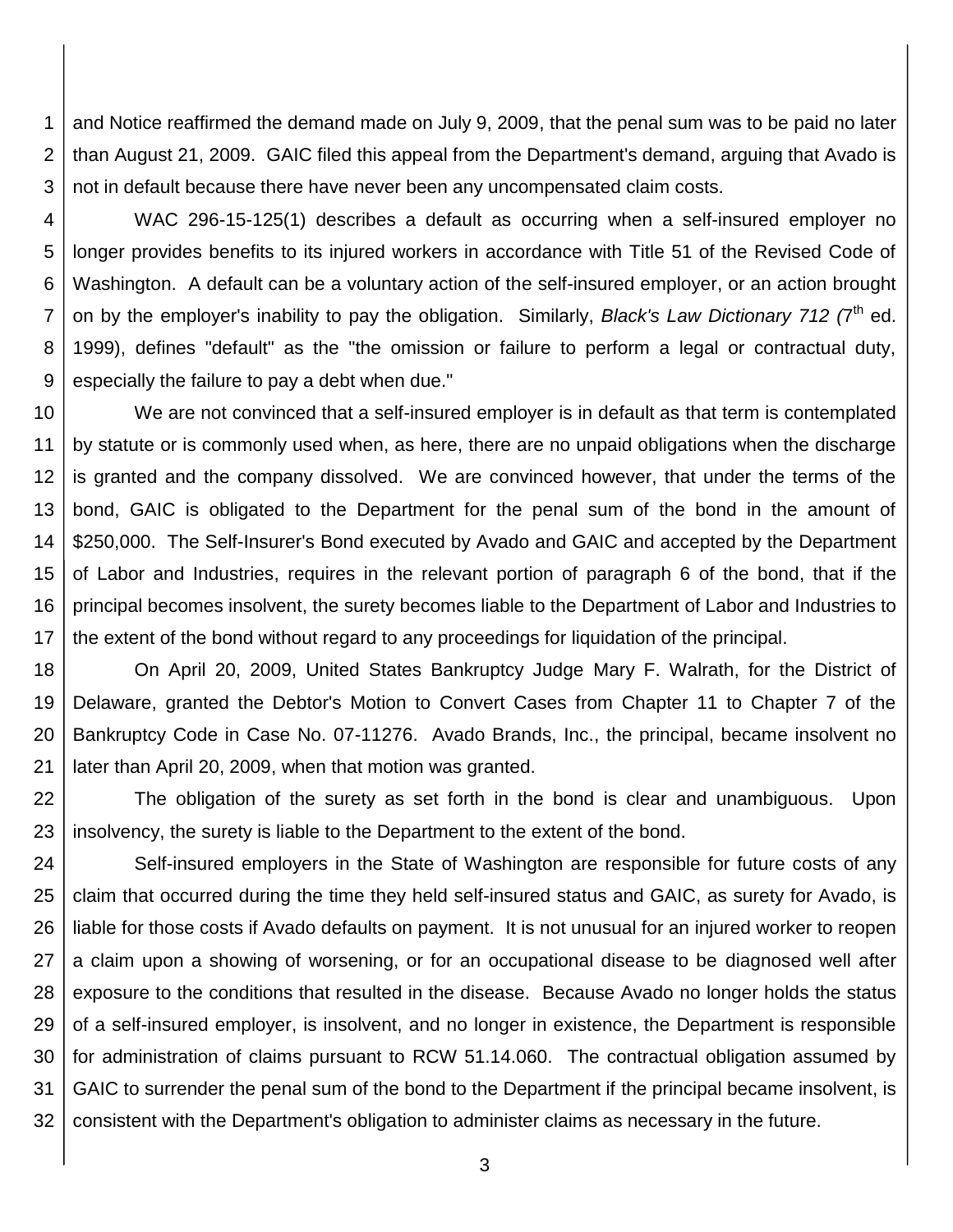The Department is entitled to the penal sum of the bond in the amount of \$250,000. The Order and Notice dated July 29, 2009, is correct and is affirmed.

## **FINDINGS OF FACT**

1. The Department of Labor and Industries made a formal demand upon Great American Insurance Company (GAIC), as the surety for the principal, Avado Brands, Inc., in Bond No FS 133 97 14, for the penal sum of \$250,000, by letter dated July 9, 2009. GAIC filed a Protest and Request for Reconsideration to the demand on July 28, 2009.

1

2

3

4

5

6

7

8

9

10

11

12

13

14

15

16

17 18

19

20

21

22

23

24

25

26

27

28

29

30

31 32

- On July 29, 2009, the Department issued its Order and Notice in which it reaffirmed the demand of July 9, 2009, with payment of \$250,000 due no later than August 21, 2009.
- On November 23, 2009, GAIC, filed a Notice of Appeal with the Board of Industrial Insurance Appeals from the July 29, 2009 Order and Notice.
	- On December 23, 2009, January 4, 2010 and January 12, 2010, the Board issued Orders Extending Time to Act on Appeal for an Additional Ten Days.
	- On January 12, 2010, the Board issued an Order Granting Appeal Subject to Proof of Timeliness.
- 2. On March 7, 2005, Avado Brands, Inc., as principal, and Great American Insurance Company, as surety, posted Self-Insurer's Bond No. FS 133 97 14 in the penal sum of \$250,000, which was accepted by the Department of Labor and Industries on March 23, 2005.
- 3. Self-Insurer's Bond No. FS 133 97 14, paragraph 6, requires that if the principal shall become insolvent, the surety becomes liable to the Department of Labor and Industries to the extent of the bond without regard to any proceedings for the liquidation of the bond.
- 4. In early 2008, Avado Brands, Inc., filed for a Chapter 11 bankruptcy. On March 10, 2008, GAIC notified the Department that the bond would terminate 30 days after the notice of termination was received by the Department. That action was taken in accordance with RCW 51.14.040 and paragraph 11 of the bond. The bond terminated on April 16, 2008.
- 5. On April 20, 2009, the Honorable Mary F. Walrath, United States Bankruptcy Judge for the District of Delaware, granted the Debtor's Motion to Convert Cases from Chapter 11 to Chapter 7 of the Bankruptcy Code in Case No. 07-11276.
- 6. By letter dated July 9, 2009, to GAIC, Larry J. Wilkinson, Department of Labor and Industries Certification Services Manager Self-Insurance, notified GAIC that the Department had received notification from the Chapter 7 trustee, that Avado Brands would not be able to continue to provide any future benefits that might become due under its former self-insurance obligation and that in accordance with the provisions of the bond, formal demand was made for the entire penal sum of \$250,000. The letter did not have language informing the recipient of a deadline for disputing the demand as required by RCW 51.52.050(1).